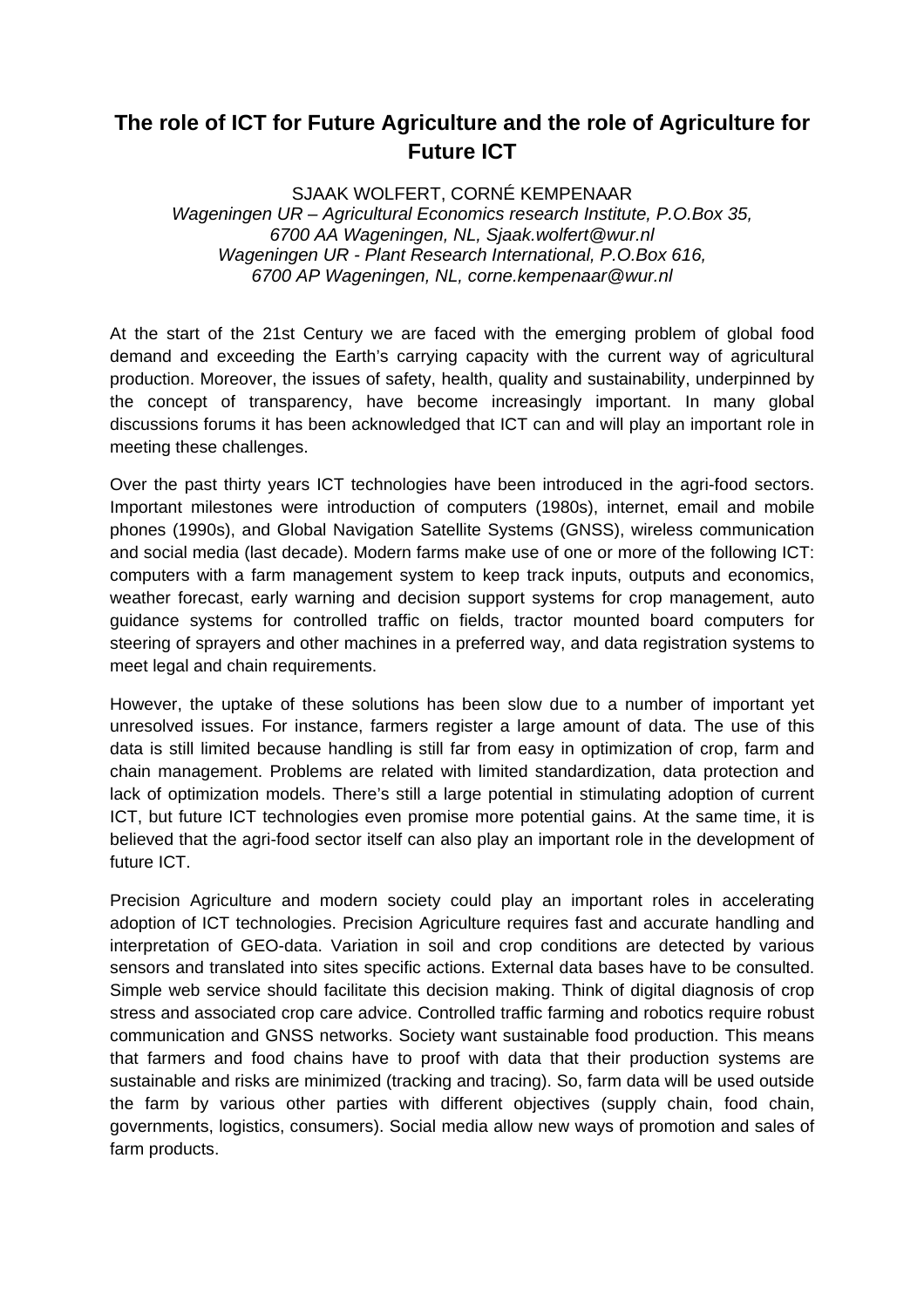The objective of this paper is to present the interactive future development of ICT for the agrifood sector. This will be based on several studies and user panel discussions that were carried out in EU-projects such as SmartAgriFood, AgriXchange, ICT-agri and FutureFarm, including a global view. The following issues will be covered in these projects:

- specific characteristics of the agri-food sector relevant for ICT development;
- future ICT needs from agri-food users' perspective;
- future capabilities of ICT to meet future long and short term needs;
- organization of future ICT development in the agri-food sector through private-public cooperation.

The results will be concluded by setting the agenda points for future ICT development for the agri-food sector and an how these can be achieved. Hereafter a depiction of architecture SmartAgriFood (result of a FP7 project of EU).



## **Referenties**

Eigenmann, R., Vucic, N., Dillinger, M., Viola, K., Meyer, F., Quesada Pimentel, D., Verhoosel, J., Kaloxylos, A., Lampropoulou, I., Gábor, I., Perea Escribano, C., Sundmaeker, H., 2012. Inventory of future capabilities of Internet to meet future long and short term needs of the food sector, In: Wolfert, J. (Ed.), SmartAgriFood reports, Munich, p. 84. http://www.smartagrifood.eu/sites/default/files/content-files/downloads/SAF\_D700- 2\_V011\_Final\_0.pdf

Lehmann, R.J., Reiche, R., Schiefer, G., 2011. Review of the Literature and Future Internet Research, In: Wolfert, J. (Ed.), SmartAgriFood reports, Bonn, p. 212.